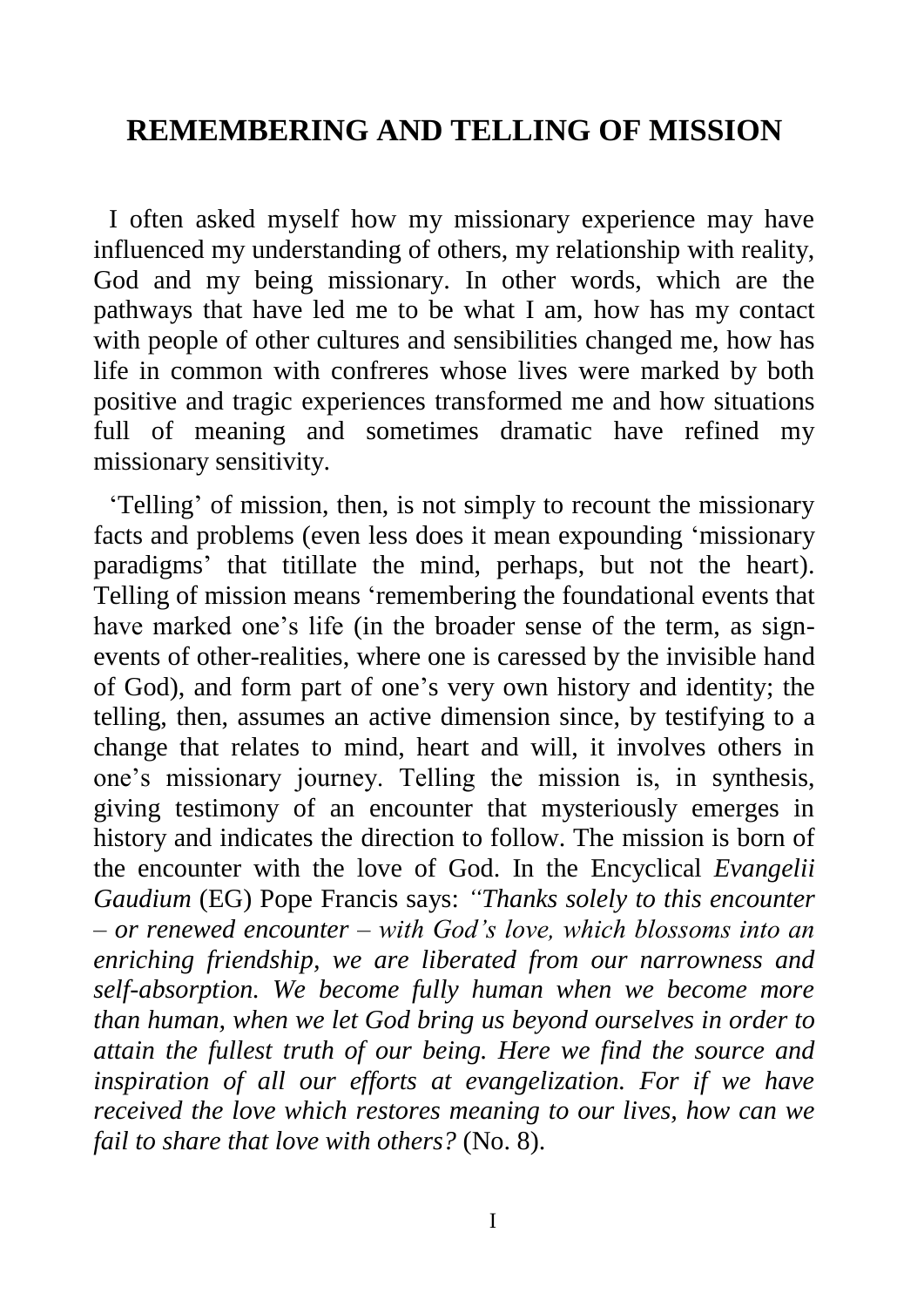Remembering the 150 years of the Institute is, therefore, the celebration of constitutive and foundational events, that "rock from which we were hewn", that has made us what we are and in which we discern the loving hand of God but also making memorial of the persons who incarnated its values with passion and in extreme selfgiving. I am choosing three of these events which, I believe, are particularly meaningful in our life and especially in our way of living the mission as they express the fundamental constants, attitudes and dimensions.

#### **1. The death of Comboni as a paradigmatic event in his life**

I must confess that I have always been fascinated by the visceral passion of Comboni for Africa, that consuming of himself for Africa, like the flame that slowly consumes the candle: how can we forget one of the last photographs of Comboni, at the end of his life with his beard turning white and his face marked by suffering? But I have also been always fascinated by the death of Comboni and its aftermath, as emblematic events in his life. Comboni died while the dark, threatening clouds of the Mahdi revolution, which would sweep away the mission of Sudan, gathered on the horizon. A few days before his death, he had written a letter to Fr. Sembianti ending with these words: "*I am happy with my cross that, willingly borne for love of God, generates triumph and life eternal*". Words that, from a merely human point of view, seemed to contradict the evidence, at least in what concerned the 'triumph' of his mission. Who could understand, as he did, the enormity of the mission and the inadequacy of the resources? An inheritance received by Johan Dichtl who assisted Comboni in the last hours of his life but who was still too young, apparently, to carry on that super-human mission – an inheritance that seemed to come to an end a short time later with the coming of the Madhya.

Comboni was buried in the garden of the mission, next to the grave of the first Pro-Vicar Apostolic, the Jesuit Massimiliano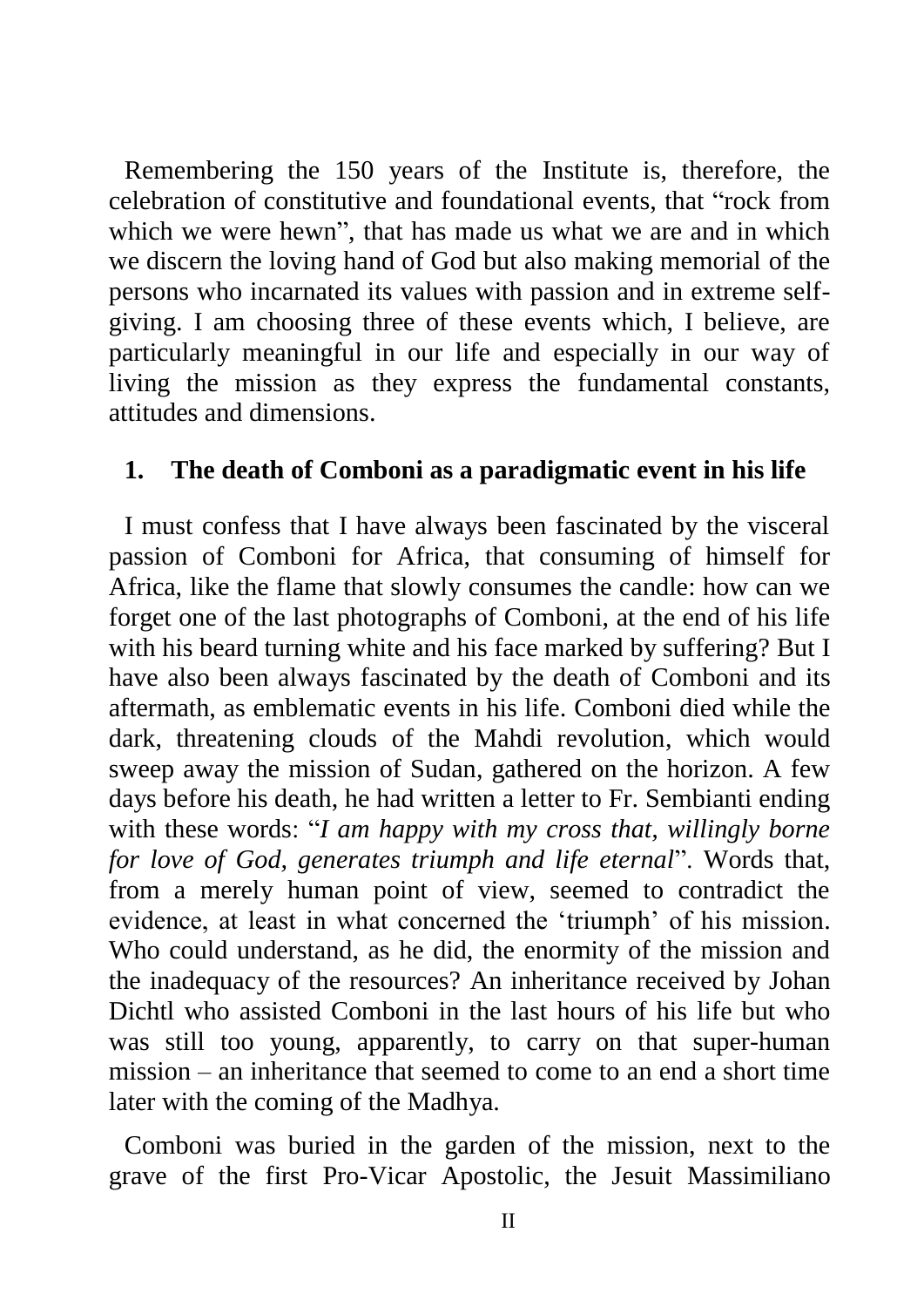Ryllo. After the revolution, in 1901, the then Vicar Apostolic Mons. Roveggio returned to the cemetery of the mission of Khartoum to exhume the bodies. "[…] *I went back to the garden of Khartoum mission, -* writes Domenico Agasso in his biography of Comboni *– and the graves of Father Ryllo and Monsignor Comboni. The first was found intact. […]. Of Daniele Comboni, instead, after that destruction, there remained just a few bones mixed with the soil. […]. A few remains […]: the body of the Vicar Apostolic remained there, for the most part, mixed with that soil. Total self-giving […]*  Comboni and Africa, a single unit<sup>"1</sup>. It is an emotional scene with words that express even more the visceral passion of Comboni of whom not only the life but also the death seems to belong to Africa. It is an event, in my view, that is highly symbolic: the body of Comboni "mixed with that soil" almost as if to render it fertile – that belonging of his that went beyond death. But, beyond all emotions, the human point of view would lead us to think that the great dream of Comboni had ended in failure – like the dreams of others before him.

The words of Pope Francis are, I feel, illuminating. In *Evangelii Gaudium* he formulates a fundamental principle for the construction of a new society: time is superior to space. *"Giving priority to time*, the Pope affirms, *means being concerned about initiating processes rather than possessing spaces. Time governs spaces, illumines them and makes them links in a constantly expanding chain, with no possibility of return. What we need, then, is to give priority to actions which generate new processes in society and engage other persons and groups who can develop them to the point where they bear fruit in significant historical events. Without anxiety, but with clear convictions and tenacity".* And again: *"This criterion also applies to evangelization, which calls for attention to the bigger picture, openness to suitable processes and concern for the long run*" (Nos. 223 and 225).

 $\overline{a}$ 

<sup>1</sup> Domenico Agasso sr – Domenico Agasso jr, *Un profeta per l'Africa*. *Daniele Comboni*, Cinisello Balsamo (Milano), San Paolo, 2011, pp. 279-280.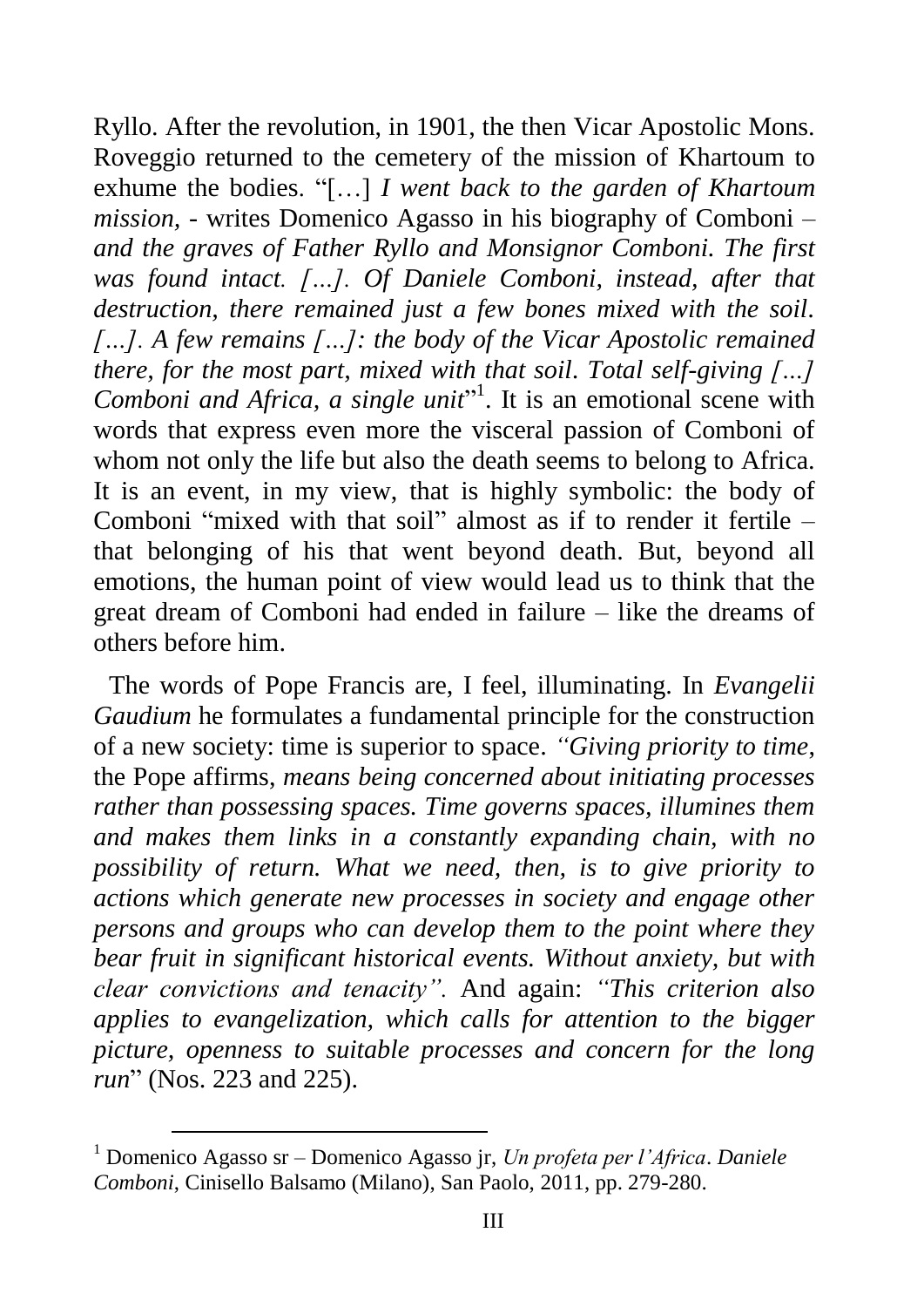The life of Comboni as a *generating action* in a process of change through people who, however few in number, continue his dream. Therefore, a criterion of missionary method and missionary promotion is that of actuating *generating actions* which, however insignificant, trigger a movement of transformation, associating with them people who may themselves become instruments of change. There is no shortage of examples in our history. I refer briefly to Bro. Michele Sergi and his 'club' in Khartoum, a meeting and formation place for the youth, an achievement with no great pretensions, but many of those formed in it became pioneers of evangelisation in the areas of South Sudan the missionaries had not yet reached.

#### **2. After the Mahdi Revolution**

The whirlwind of the Mahdi, soon after the premature death of Comboni, descended upon our missions. The mission of Central Africa was swept away and the men and women missionaries in Egypt either flee or are made prisoners. The latter would undergo a Calvary of prison and humiliation.

About twenty years later, the missionaries returned to Khartoum and began the march south to found new missions; this they did with no reference points, or experience or even a missionary manual. Fr. Antonio Vignato, thinking over his first experiences in Sudan, describes the situation: "*The terrible delay in our catechistical organisation must also be attributed to the lack of experience of how to organise the mission; none of us had observed on the spot the work of other missionaries and very few had read of others' experience. The only experience we knew of was that of the anti-slavery colony of Gesira […] and that of the schools of*  Helouan, Suakim and the like<sup>"2</sup>. They had to start from scratch and

 $\overline{a}$ 

<sup>2</sup> Antonio Vignato, *Una pagina di storia catechetica africana*, in

<sup>«</sup>Combonianum», 8 (1944)2, p. 11-12. Roma, Archivio Centrale, l/A/l.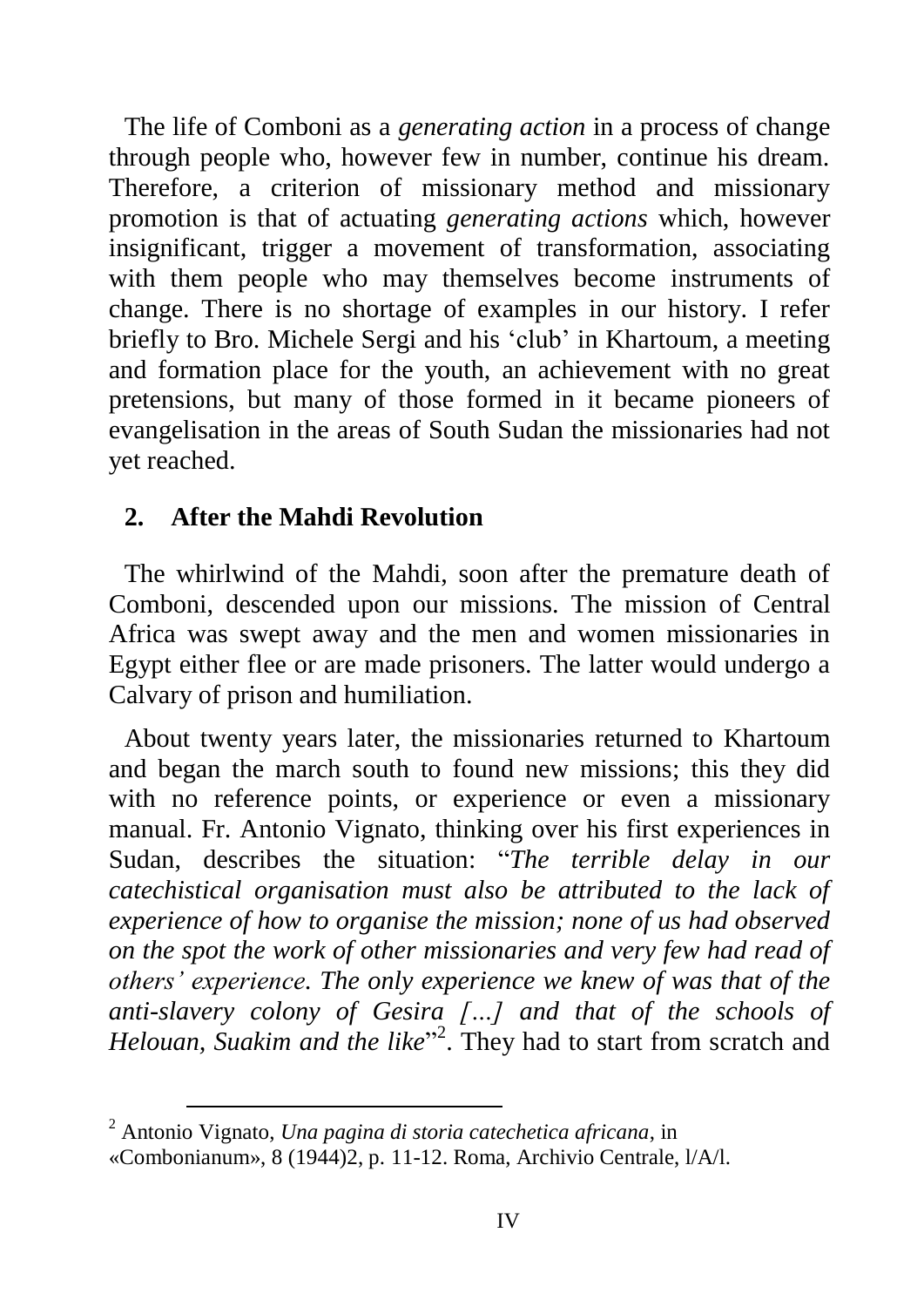re-found the dream of Comboni, despite the inherent difficulties and the obstacles placed in their way.

Losing everything and starting again from the beginning and refounding the dream of Comboni – or to keep it alive amidst the tragedies in which many of us found ourselves – is a constant that accompanied us from the beginning. It is as if Our Lord had led us, through these and other painful experiences, to the core of the mission. I remember the destruction caused by the war in Uganda, when I was a scholastic; missions destroyed: Maracha, Koboko and others; I remember the mission of Otumbari, left by the missionaries on the orders of the Bishop since it was in an area of guerrilla warfare, the sorrow of Fr. Bernardo Sartori when he was told to evacuate the mission, even though he was not convinced of it, and how he bowed his head in obedience. I also remember those confreres who stayed with the people despite war and violence, at times following them as refugees. Doggedly starting again to keep alive the dream of Comboni which is, in fact, that of Jesus, or refounding it when all seemed lost, going through the painful process of *kenosis*, a participation in the *kenosis* of Jesus where the work of years is destroyed and wiped out; however, it is an experience that may, through a process of discernment guided by the Spirit, become a *kairòs*, an opportune moment of growth and change.

And now we are called to return to the essential through the obliteration of ephemeral certainties and well-thought-out plans and methods when these are simply the fruit of "*vainglory*". "*How often we dream up vast apostolic projects, meticulously planned, just like defeated generals! But this is to deny our history as a Church, which is glorious precisely because it is a history of sacrifice, of hopes and daily struggles, of lives spent in service and fidelity to work, tiring as it may be, for all work is "the sweat of our brow"*, (EG No. 96). It is then that the tragedies, the defeats, the losses and the elimination of our mundane certainties become a call to conversion and become foundational events to help us return to the roots of our identity and of the mission.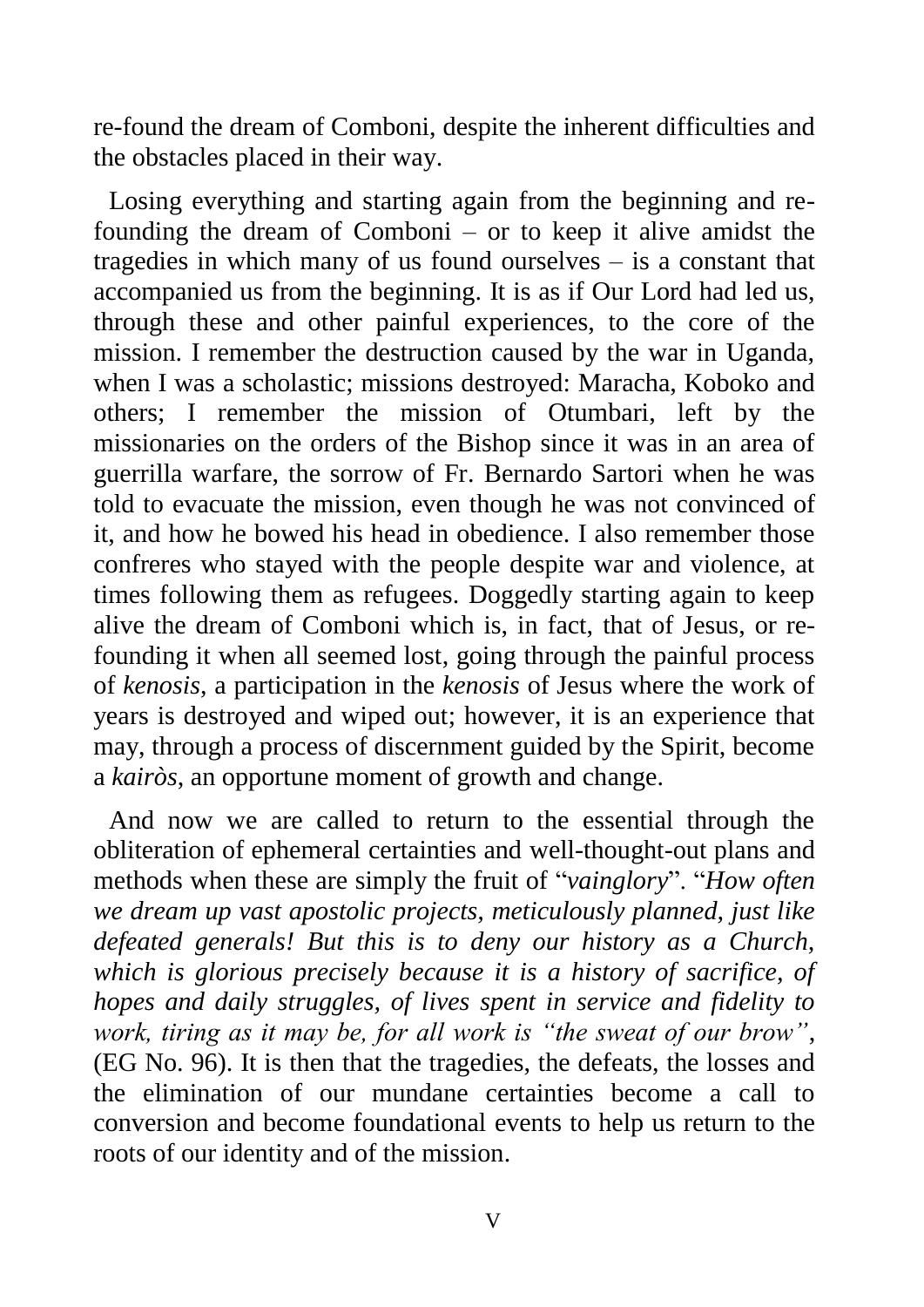In just a few sections, *Evangelii Gaudium* outlines the dimensions of an 'outgoing' community and of what makes up the essence of the mission. Pope Francis speaks of *taking the initiative*, seeking out those who are fallen, standing at the crossroads and welcoming the outcasts: it means going out to the 'poorest and most abandoned' of our tradition; the *ad gentes* formula, in this perspective, is still valid. But Francis also speaks of a community that *becomes involved* and "*assumes human life by touching the suffering flesh of Christ in the people*", something that echoes 'making common cause with the people' which forms part of the Comboni methodology of evangelisation; mission means touching the suffering flesh of one's brothers – 'flesh' being understood in its various dimensions: human, social and cultural – and an invitation not to "*remain in the pure idea or degenerate into self-centredness or Gnosticism that do not produce fruit*", but to put in place *"The principle of reality, of a Word already made flesh and constantly striving to take flesh anew*" according to the criterion that "*reality is more important than ideas*" (EG No. 233). Pope Francis adds other missionary dimensions: that of *accompanying* "*humanity in all its phases, however hard or drawn out they may be*"; accompanying is a journey that "*it is familiar with expectations and apostolic endurance. Evangelisation takes a lot of patience and takes no account of limits*". Does not 'Save Africa with Africa' perhaps emphasise the process of becoming discreet companions so that the people may be the protagonists of their own destiny? Finally, the criteria of *bearing fruit* and *rejoicing* so that "*the Word becomes flesh in a concrete situation and bears the fruit of new life*" and "*may celebrate and rejoice in every small victory, each step forward in evangelisation*" (EG No. 24).

Returning to the essence of mission means rediscovering the community as a subject that evangelises, that takes the initiative, becomes involved, accompanies, bears fruit and rejoices because, as the Encyclical says, the community *"is an ongoing closeness and*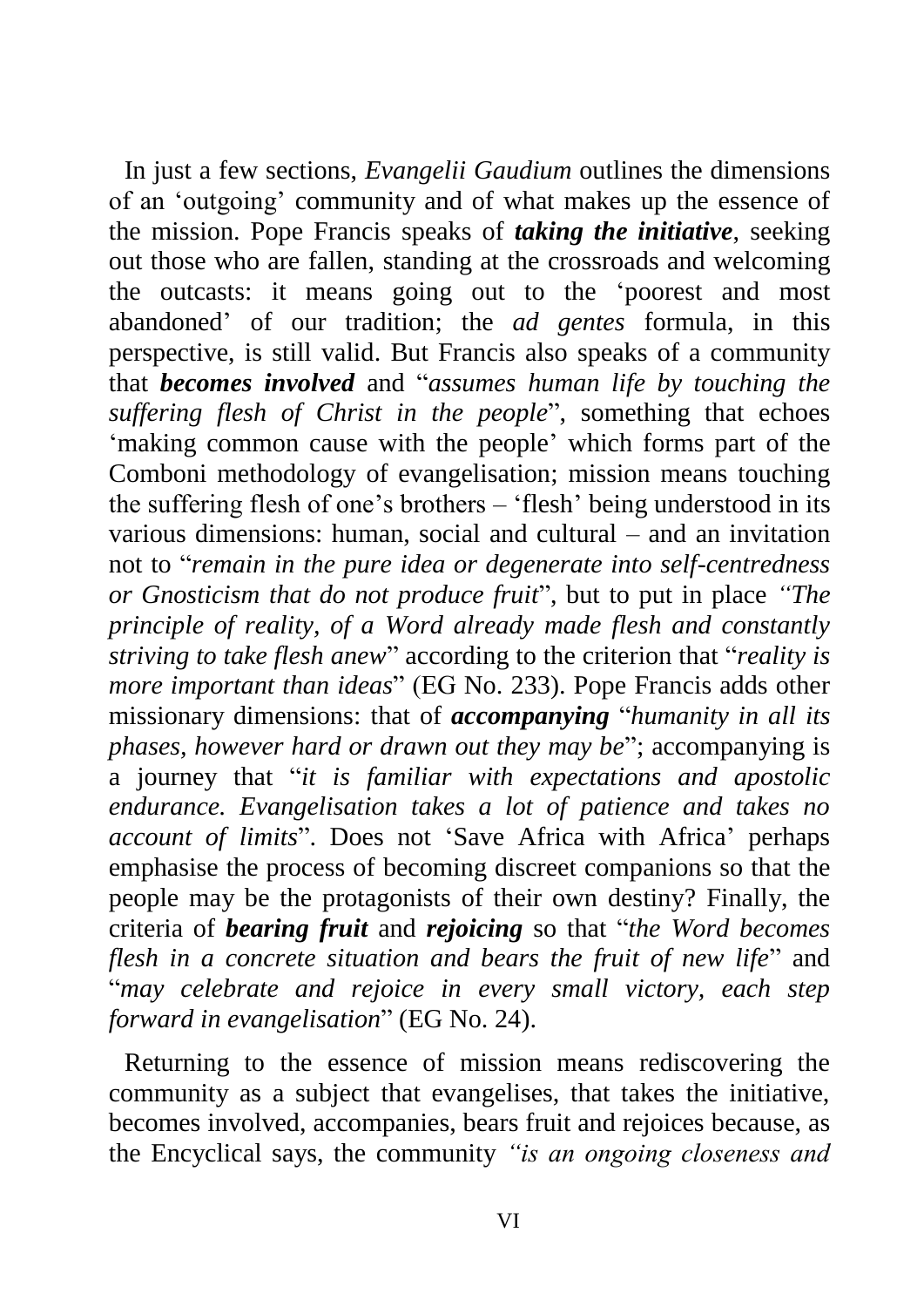*the communion «defines itself essentially as missionary communion»*" inspired by the Spirit of Jesus (EG No. 23)*.* The community, I may add, is that *ongoing closeness* that: as it evangelises, is also evangelised; while it teaches, it learns; while it is the subject of mission it becomes its object in mutually enriching giving and receiving (CA '15 No. 3, 26).

### 3. **Division and Reconciliation**

Reminding ourselves, even briefly, of the events that led to the division and then to the reunion of the Institute, seems to me to have its consequences, not only as to how we understand our common belonging but also as to the way we live the mission.

The division of the Institute, sanctioned in 1923, was a "*deep wound*", writes Fr. Romeo Ballan in the April, 2017, insert of Familia Comboniana, quoting the comments of Frs. F. Pierli and T. Agostoni. It was a division whose reasons seemed to carry more weight than staying united: differences in formation, different missionary method, ardent nationalism and all of this tied with the total absence of dialogue at the *summit* to which, as is written in the Bollettino of 1972, "*the division into two parts of the one body founded by Comboni*" 3 , was attributed. It was a division that many Combonians, open of heart and mind, painfully lived through: "*The separation was never without its regrets* – the same article insisted – *indeed, for some it was even a matter of conscience*" 4 .

However, the yearning for reunion was never dormant since "*the Comboni body remained faithful to its vocation: this was the cause of the fecund unease sown in it by Comboni*" 5 . It was an unease that helped overcome reciprocal caution and prejudice when the awareness of our common belonging to Comboni as the founding

 $\overline{a}$ 

<sup>3</sup> *Breve cronologia dei contatti tra Comboniani Italiani (FSCJ) e Tedeschi (MFSC)*, in «Bollettino» (1972)97, p. 58.

<sup>4</sup> *Ibid*. p. 58.

<sup>5</sup> *Ibid*. p. 58.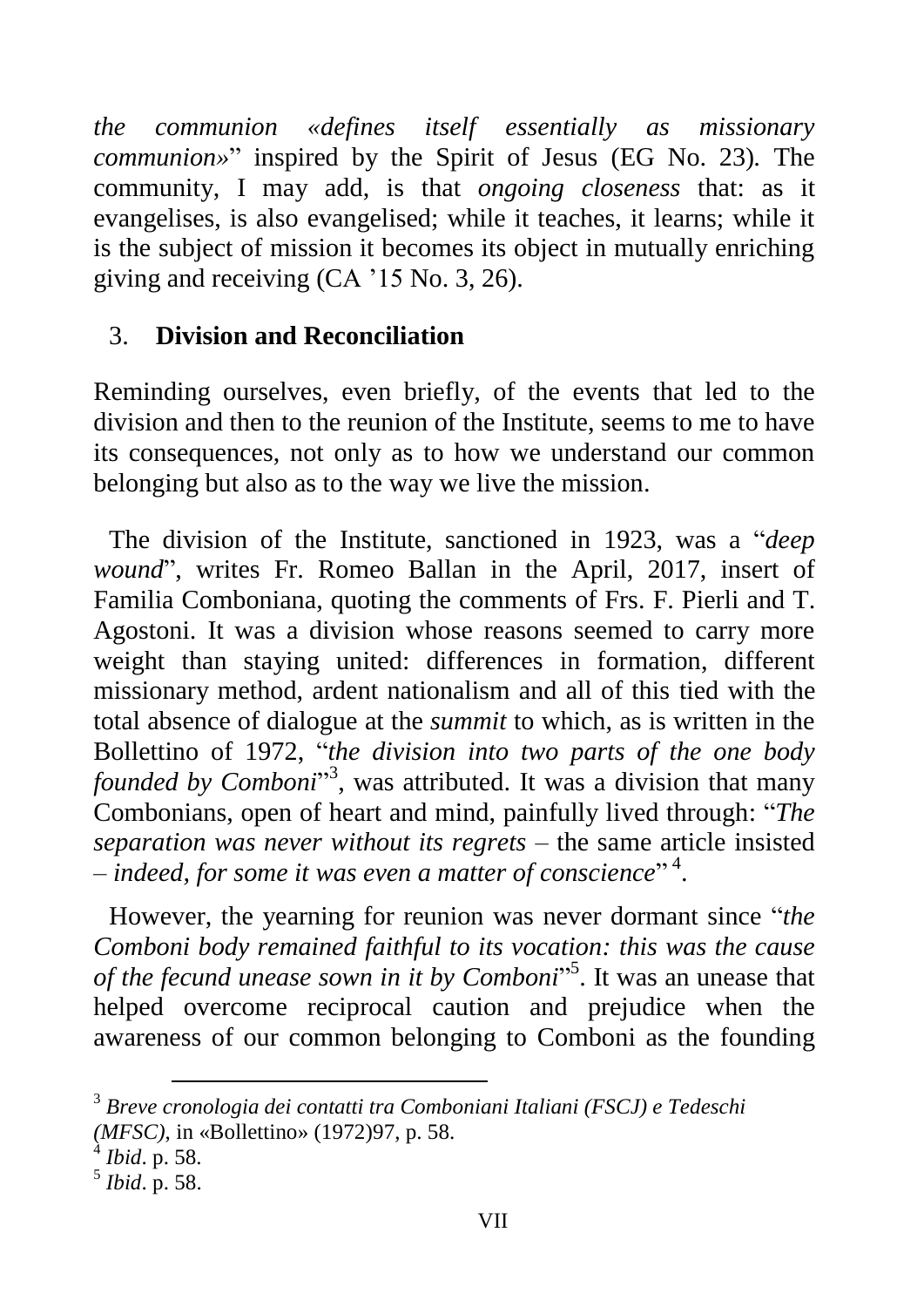figure and the understanding of the mission as the *raison d'etre* of "the single Comboni Institute «born in the mission »<sup>16</sup> strengthened and became the generating reasons for a new movement: it was then that the unease became praxis, concrete history made up of informal dialogue, study research, collaboration in the missions, concrete achievements in shared formation in Spain, the work of people who believed in the reunion such as Frs. Riedl and Farè, the history of the deliberations of the General Chapters of the two Institutes, of the activities of the *Reunion Study Commission*, up to the Chapter of 1979, which formally sanctioned reunion. However, reunion, simply a formal juridical fact, was preceded by sincere dialogue, mutual acceptance and, I would say, the honest acknowledgement of one's own prejudices, while being aware of our common identity roots as a fixed point on which to rebuild unity. I believe that this yearning for reunion and the process that started the foundational events of our identity, especially today when the Institute is assuming a striking multi-cultural identity: we are an Institute founded on reconciliation and mutual welcoming and whose mission is to create reconciled communities: forgiveness, dialogue and welcoming others are part of our missionary identity.

I therefore find especially apt the words of *Evangelii Gaudium* on the modalities of facing the inevitable conflicts that may arise in the community. Conflict, the Pope affirms, is not to be hidden away and neither must we be its prisoners, casting upon others our own "*confusion and dissatisfaction*", but to be *accepted*, *resolved*, *transformed "as the link to a new process"* (EG No. 227). "*In this way*, the Pope continues, *it becomes possible to build communion amid disagreement, but this can only be achieved by those great persons who are willing to go beyond the surface of the conflict and to see others in their deepest dignity. This requires acknowledging a principle indispensable to the building of friendship in society: namely, that unity is greater than conflict*" (EG No. 228). In brief, conflict is confronted by the unconditional acceptance of others in

 6 *Ibid*. p. 59.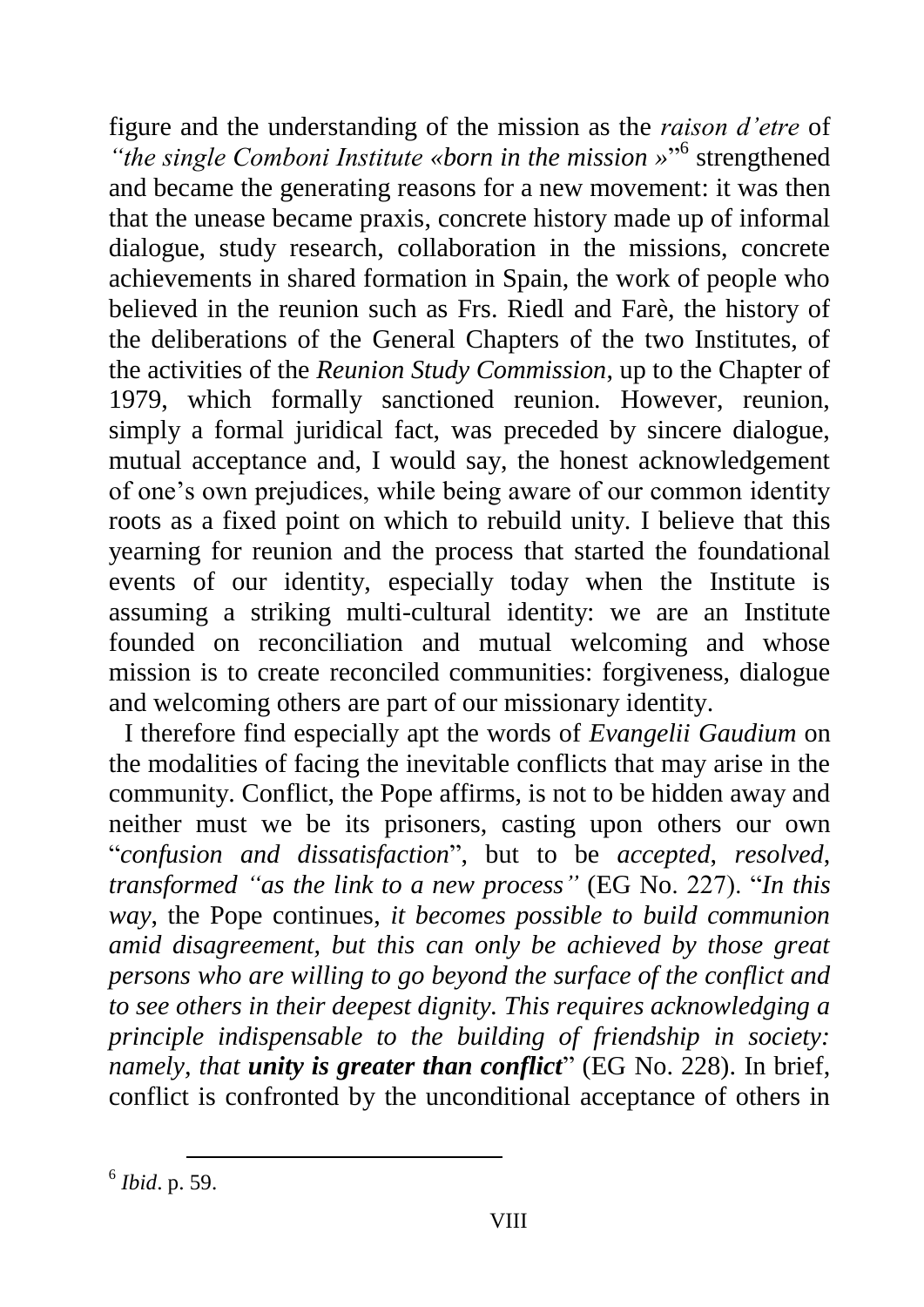the ambit of one's own charismatic and missionary identity; in this way, differences and causes of conflict are transformed in resources advantageous to the mission. It is from these accepted, resolved and transformed conflicts that one may proceed along the path of building intercultural communities and the community itself becomes a sign and instrument of reconciliation and dialogue.

#### **4. In conclusion: some problematic knots**

I would like to mention some questions that I believe are important in this first quarter of the XXI century. I do so without any pretence of finding solutions as, rather, suggestions for further reflection.

I have written above of an Institute where confreres who are bearers of new cultures from the Global South (a term I have borrowed from sociologists) are joining the Institute and also occupying administrative posts in it. With the coming of these confreres, the Institute is changing not only numerically but also in that they bring with them new ways of seeing religious life, community and mission, the legacy of a different cultural environment. Dialogue, nourished by listening closely to the mind of others is all the more necessary now, at a time when these cultural differences are being revealed and some solutions to questions that seemed commonly agreed upon, are again being questioned.

I refer especially to the problematic of the *radically inserted community* which, according to the common understanding and praxis, involves following a lifestyle of poverty, at the level of the poor and in simple structures. I ask myself if confreres of other cultures other than those of the western world have a different understanding of poverty – of living poorly, living like the poor and with the poor and, in general, a different sensitivity towards 'radical' poverty. I have no answers to this but I am simply asking the question in the belief that, listening to both verbal and non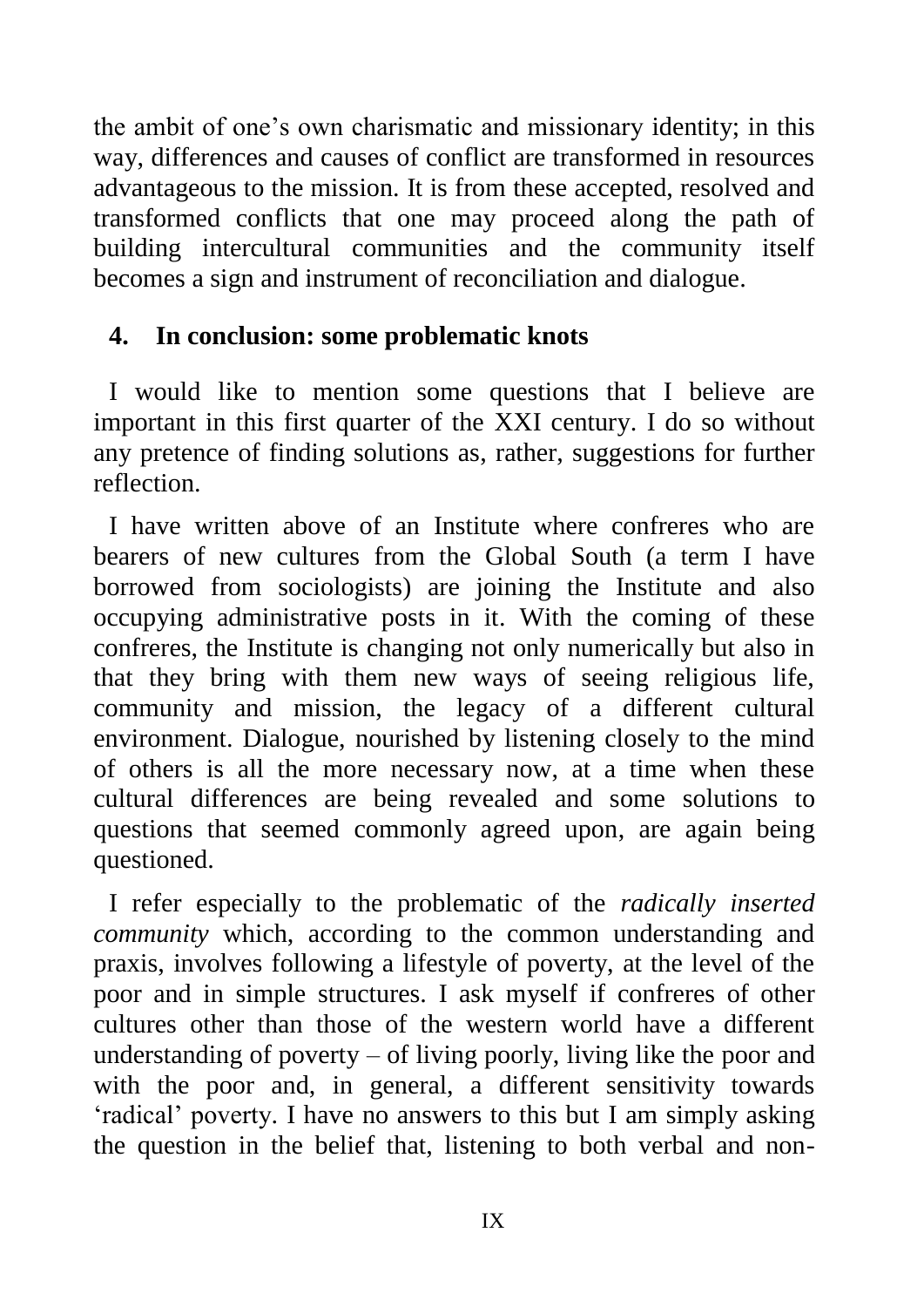verbal messages may help us to build a *communion of differences*, the first step towards achieving intercultural communities.

A further problem concerns the provisional nature of commitments and, in particular, that which is connected to the responsibility to leave a commitment (I am thinking especially of parishes) when it has reached a certain level of self-sufficiency in financial matters, ministry and mission (RL No.70). I may add, as a digression with no wish to be controversial, that commitments that were not self-sufficient and still required our presence were handed over to the Bishop because it was not possible to continue them due to lack of personnel. The ideals of the Rule of Life are often in conflict with the limits of history. The problem of handing over self-sufficient parishes, especially those that are flourishing economically, is being discussed now that confreres who radically belong to a Circumscription said to be 'mission territory' are increasing and are rightly administering them. The autonomy of the Circumscriptions and the economic maintenance of radical confreres is a serious problem to which many Circumscriptions are seeking a solution. In this perspective and in the light of new historical circumstances, assertions and doctrines that we believed to be accepted by all must now be revisited. In my experience as provincial, I recall the doubts and perplexities of the radical confreres due to the decision to hand over to the Bishop an economically flourishing parish.

A third problematic knot is the mission that is contextualised and the juridical structure of the Institute divided into provinces and delegations that generally follow national borders. Many 'missionary situations' such as the nomadic pastoral people of West Africa, people of African ancestry, the indigenous peoples of Latin America and even the problems associated with the outskirts of large cities, transcend national and Circumscription borders. Indeed, within the Institute we speak of 'continental commitments' when referring to such contexts. I must ask myself whether the juridical organisation of the Institute, in line with the criterion of missionary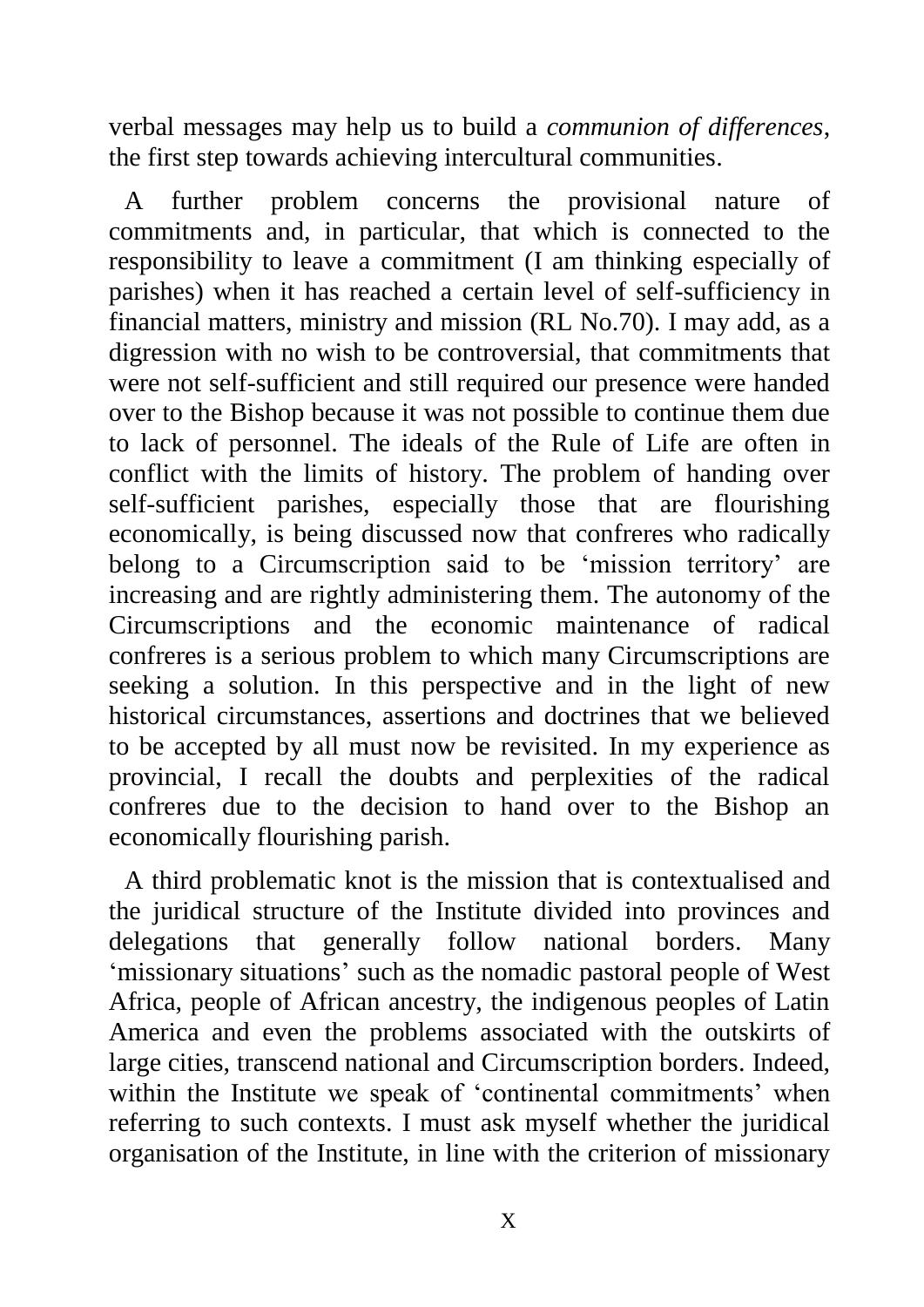commitment, should not be reviewed and adapted to the new situation; whether a juridical area should be organised according to 'missionary situations' rather than the administrative borders of a nation. This is not a new problem: it was a question that emerged during the General Chapter of 2009, but with no real lasting solution. It is also true that, as regards the exchange of personnel among Circumscriptions, the Rule of Life allows for a degree of flexibility (116 and 125), and it is also true that, remodelling a Circumscription (or whatever it may be called) according to a 'missionary situation' helps to create homogeneity and identity in the Circumscription itself, to discern common pastoral policy and to facilitate, on the part of the Superior, the process of understanding the commitments taken.

It seems to me that these three problematic knots (and others that may still emerge) require deep reflection, constant dialogue and sincere discernment. "*To continue listening to God, to Comboni and to humanity, in order to know how to read and propose the signs of the times and of places in the mission of today*" (CA '15 No. 22) is a duty we must not fail to fulfil.

*Fr. Mariano Tibaldo, mccj*